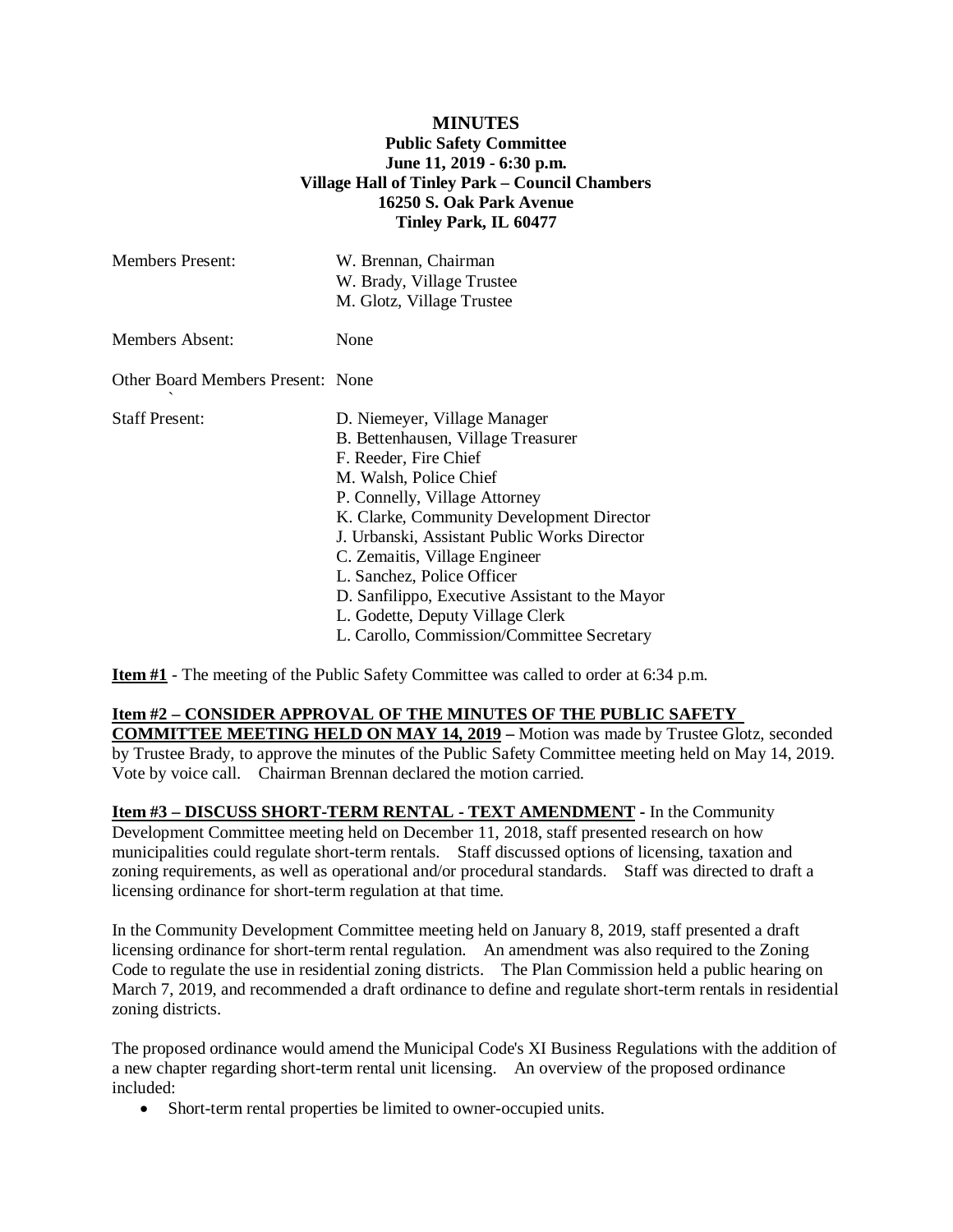- No sleeping room shall serve more than two adults per night.
- No sleeping shall take place in any portion of an attached or detached garage or accessory structure.
- Meet standards and procedures for license approval
- Annual licensing fee of \$50
- On-site safety inspection required prior to license issuance
- Applicant must not have any outstanding Village debt or violations
- Ordinance includes revocation language for violations

Per the Fire Department, the following are to be addressed by the property owner to ensure public safety:

- Properly sized fire extinguishers in a visible and accessible location
- Signage posted within the unit indicating the location of fire extinguishers, fire exits and pull fire alarms
- Smoke detectors with sealed batteries in every sleeping area and on all levels of unit
- Carbon monoxide detectors per Code
- No rentals below grade without direct access to outside
- Address block visible from street
- Two distinct means of egress

The Public Safety Committee received a copy of the proposed ordinance for further review and consideration. Chairman Brennan asked whether this ordinance is subject to Crime Free Housing already in place. K. Clarke, Community Development Director stated it would not and explained the differences between Crime Free Housing and short-term rentals. Trustee Brady asked whether the short-term rentals currently operating in the Village would need to conform to the proposed standards and procedures. Ms. Clarke stated staff would work in conjunction with the property owners to ensure requirements are met. The Fire Department would be responsible to perform public safety inspections. Chairman Brennan asked the Committee if there were further questions. No one came forward.

Motion was made by Chairman Brennan, seconded by Trustee Brady, to recommend the Registration of Short-Term Rental Units Ordinance Amending Title XI of the Municipal Code be placed on the agenda for the next Village Board meeting. Vote by voice. Chairman Brennan declared the motion carried.

#### **Item #4 – DISCUSS AMENDING ORDINANCE 2002-O-058 - PARKING ON CERTAIN TRAFFIC ROUTES IN THE VILLAGE OF TINLEY PARK - SYCAMORE COURT -** A complaint

was received of Andrew High School students parking on Sycamore Court and walking to school. The complainant further stated signs were previously posted prohibiting parking from 7 a.m. to 10 a.m., however, no signs are currently posted. The Traffic Unit researched the parking ordinances and the Village Clerk identified Sycamore Court (Ordinance 2002-O-058) under Title 7, Chapter 79, Schedule I, Subsection (B) Parking Prohibited. The Police Department requested amending Ordinance 2002-O-058, to include Sycamore Court under Title 7, Chapter 79, Schedule II, Parking Time Limited. This would allow the Village to post and enforce parking signs of "No Parking between 7 a.m. to 10 a.m. on School Days."

Chairman Brennan asked the Committee if there were any questions or comments. No one came forward.

Motion was made by Trustee Glotz, seconded by Trustee Brady, to recommend Amending Ordinance 2002- O-058, to include Sycamore Court under Title 7, Chapter 79, Schedule II, Parking Time Limited, be placed on the agenda for the next Village Board meeting. Vote by voice. Chairman Brennan declared the motion carried.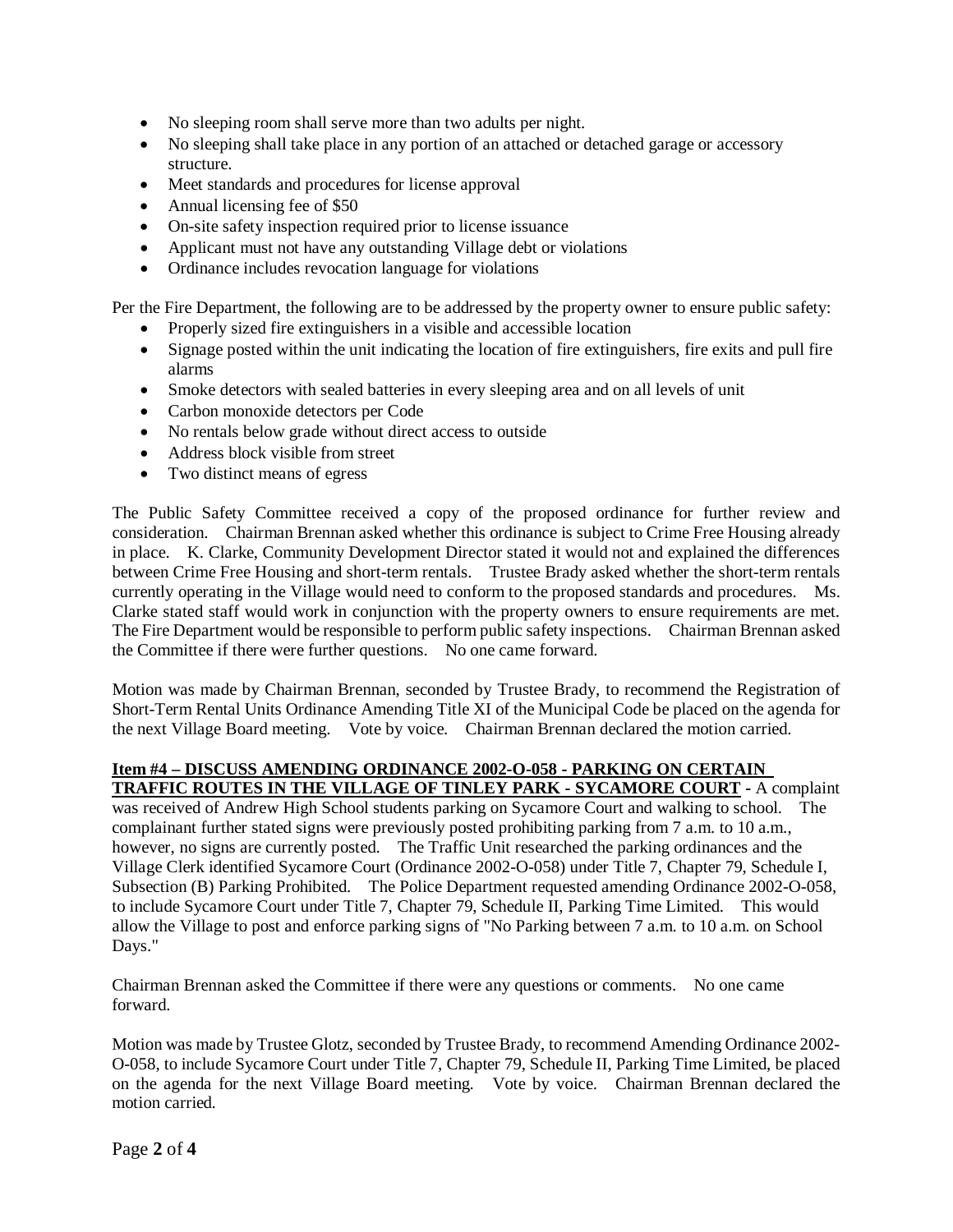# **Item #5 – DISCUSS MUTUAL AID BOX ALARM SYSTEM (MABAS) 24 MASTER**

**AUTOMATIC AID AGREEMENT -** MABAS Division 24 has developed a master Automatic Aid Agreement for use between all departments utilizing a standard agreement. Previously, each department would perform Automatic Aid Agreements individually with a certain department or district. The intent of the master agreement is to simplify and consolidate agreements. The Fire Department will continue to abide by other existing agreements and review them periodically with other Automatic Aid Departments not affiliated with MABAS Division 24. This agreement would automatically renew for successive one (1) year terms, unless terminated in accordance with the requirements of the agreement. The Village's legal counsel has reviewed and approved use of this agreement for MABAS Division 24 purposes. Staff recommended approval of the MABAS Division 24 Master Automatic Aid Agreement.

The Public Safety Committee received a copy of the proposed agreement for further review and consideration. Chairman Brennan asked the Committee if there were any questions or comments. No one came forward.

Motion was made by Trustee Brady, seconded by Chairman Brennan, to recommend Mutual Aid Box Alarm System (MABAS) 24 Master Automatic Aid Agreement be placed on the agenda for the next Village Board meeting. Vote by voice. Chairman Brennan declared the motion carried.

## **Item #6 – DISCUSS MOKENA FIRE PROTECTION DISTRICT (MFPD) AGREEMENT FOR**

**FLEET MAINTENANCE -** The Intergovernmental Agreement between the Tinley Park Fire Department (TPFD) and Mokena Fire Protection District (MFPD) for fleet maintenance and repair services will soon expire. The Agreement is a continuation of previously agreed to and in force understandings and will extend cooperative arrangements.

The agreement included the following:

- TPFD agrees to continue to participate in a joint fleet maintenance agreement in which the Emergency Vehicle Technicians are employed by the MFPD. They are contracted to perform routine, preventive and emergency maintenance of TPFD fire suppression apparatus fleet. The 2019 agreement is an extension of agreements in force since 2014, and details the charges assessed to the TPFD for work completed.
- The 2019 agreement has been updated to reflect a 5-year agreement with an annual update, which was previously an annual agreement. The Village Manager requested this update in order to reduce annual ordinances.

Staff recommended approval of the Mokena Fire Protection District (MFPD) Agreement for fleet maintenance.

The Public Safety Committee received a copy of the Intergovernmental Agreement for review and consideration. Chairman Brennan asked the Committee if there were any questions. Chairman Brennan asked about increasing prices, for which F. Reeder, Fire Chief stated there have been minimal increases in hourly shop time, which has been calculated into the budget. Mr. Reeder explained firefighters off duty are certified Emergency Vehicle Technicians who perform the maintenance.

Motion was made by Chairman Brennan, seconded by Trustee Brady, to recommend the Mokena Fire Protection District (MFPD) Agreement for Fleet Maintenance and repair services be placed on the agenda for the next Village Board meeting. Vote by voice. Chairman Brennan declared the motion carried.

## **Item #7 – RECEIVE COMMENTS FROM THE PUBLIC -** No comments from the public.